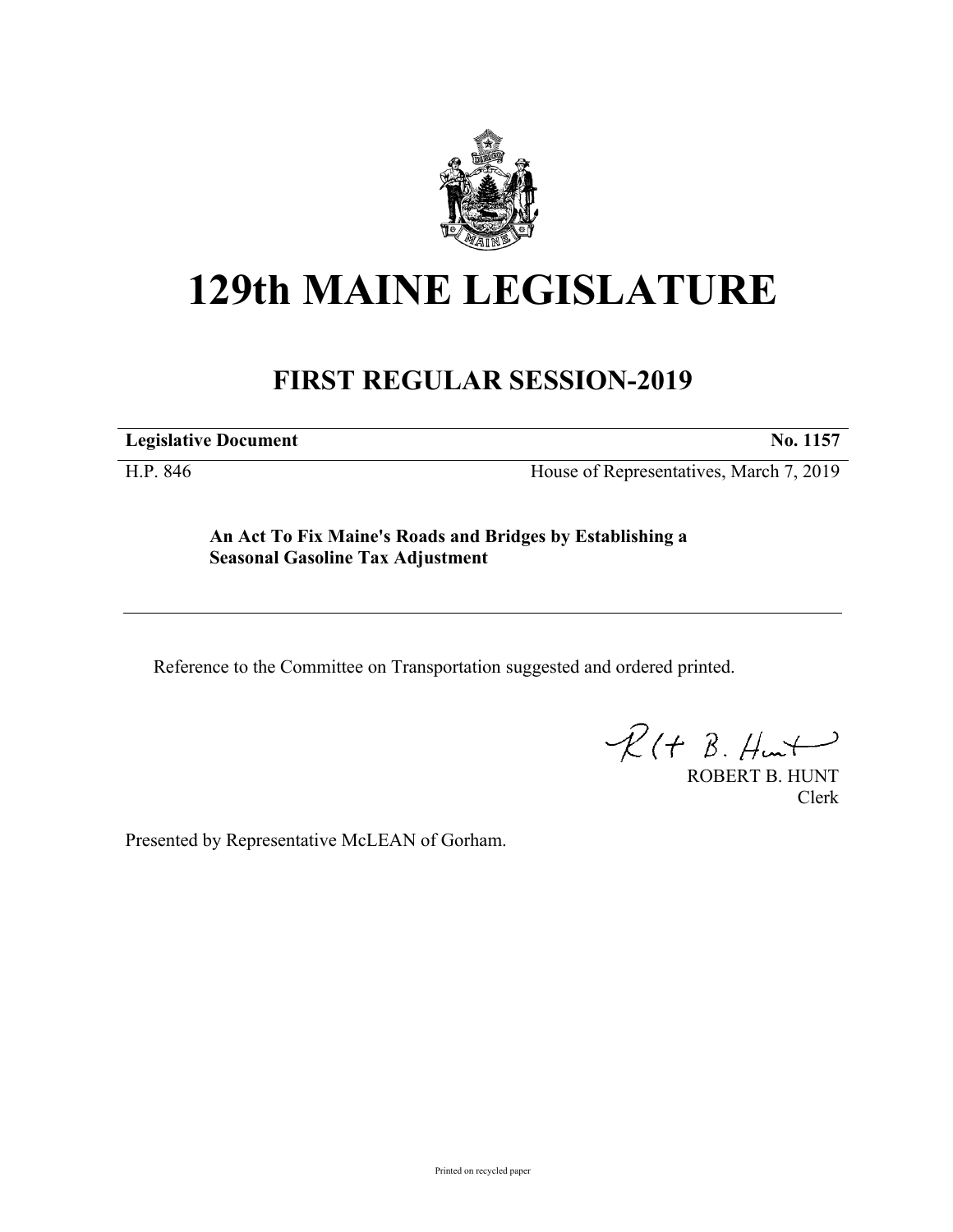## **Be it enacted by the People of the State of Maine as follows:**

 **Sec. 1. 36 MRSA §2903, sub-§1,** as amended by PL 2011, c. 240, §24, is further amended to read:

 **1. Excise tax imposed.** Beginning July 1, 2008 and ending June 30, 2009, an excise tax is imposed on internal combustion engine fuel used or sold in this State, including 6 sales to the State or a political subdivision of the State, at the rate of  $28.4¢$  per gallon, except that the rate is 3.4¢ per gallon on internal combustion engine fuel bought or used for the purpose of propelling jet or turbojet engine aircraft. Beginning July 1, 2009 and ending October 31, 2019, an excise tax is imposed on internal combustion engine fuel used or sold in this State, including sales to the State or a political subdivision of the 11 State, at the rate of 29.5 $\ell$  per gallon, except that the rate is 3.4 $\ell$  per gallon on internal combustion engine fuel bought or used for the purpose of propelling jet engine aircraft. The tax rate provided by this subsection except the rate of tax imposed on fuel bought or used for the purpose of propelling jet engine aircraft is subject to an annual inflation adjustment pursuant to section 3321. Any fuel containing at least 10% internal combustion engine fuel is subject to the tax imposed by this section.

 **Sec. 2. 36 MRSA §2903, sub-§1-C,** as amended by PL 2009, c. 434, §38, is repealed.

**Sec. 3. 36 MRSA §2903, sub-§1-D** is enacted to read:

 **1-D. Seasonal excise tax imposed.** Beginning November 1, 2019, an excise tax is imposed on internal combustion engine fuel used or sold in this State, including sales to the State or a political subdivision of the State, at the rate of:

- 23 A. From November 1st to May 31st annually,  $27¢$  per gallon; and
- 24 B. From June 1st to October 31st annually,  $37¢$  per gallon.
- Notwithstanding paragraphs A and B, for internal combustion engine fuel bought or used 26 for the purpose of propelling jet engine aircraft, the rate is  $3.4¢$  per gallon.
- Any fuel containing at least 10% internal combustion engine fuel is subject to the tax imposed by this section.
- **Sec. 4. 36 MRSA §2903, sub-§6,** as reallocated by RR 2007, c. 2, §21, is amended to read:

 **6. Deposit to trust fund.** Beginning July 1, 2009 the Treasurer of State shall deposit monthly into the TransCap Trust Fund established in Title 30-A, section 6006-G 7.5% of the excise tax after the distribution of taxes pursuant to section 2903-D imposed under subsection subsections 1 and 1-D.

- **SUMMARY**
- 36 This bill adjusts the tax imposed on gasoline on a seasonal basis, so that the tax is  $27¢$ per gallon from November 1st to May 31st and 37¢ per gallon from June 1st to October